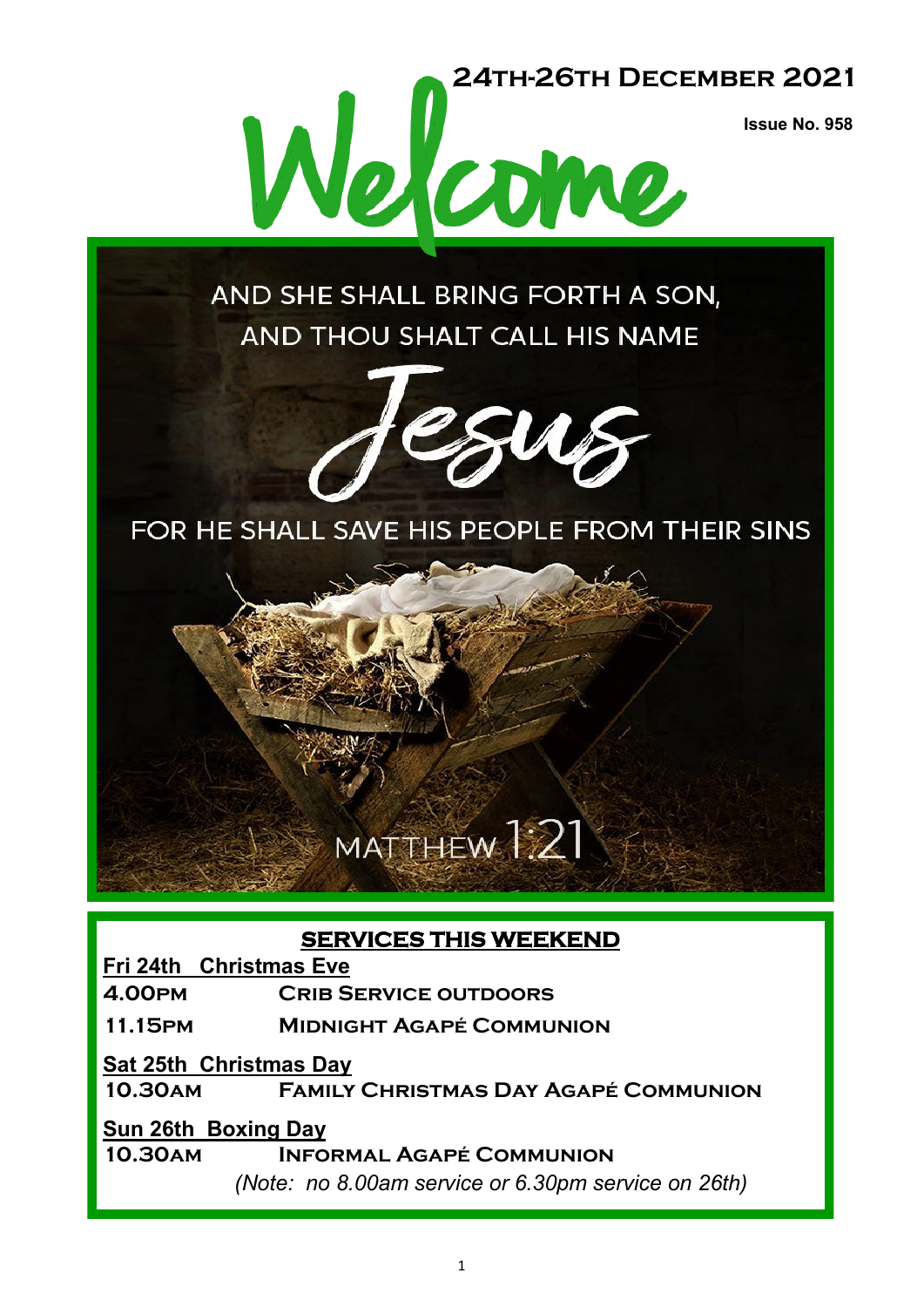### **\* JAN/FEB 2022 - MAGAZINE LINK \***

**<https://www.emmanuelplymouth.co.uk/Publisher/File.aspx?ID=300357>**

#### **SERVICES**

## **facebook You Tube**

#### **Sunday**

Emmanuel's Sunday services are shown on the front page. Please note, the 10.30am service is live on **[Facebook](https://www.facebook.com/emmanuelwithstpauls/)** and **[YouTube](https://www.youtube.com/channel/UCqTPdwPeUXD1TIFuG76xLfg)**. There is also a 10am service at St Paul's.

**Monday – Thursday, plus Saturday**, 9am Morning prayers on **[Facebook](https://www.facebook.com/emmanuelwithstpauls/)**

**Wednesday,** 10.30am No service this day (29th)

**Monday – Sunday**, 9pm A short service of Compline on **[Facebook](https://www.facebook.com/emmanuelwithstpauls/)** **We thank God that the work here is enabled by generous financial provision from our congregation. Should you wish to contribute by cash or contactless, offering plates are placed at the back of the church. Alternatively there are forms at the back of church if members of the congregation wish to give by standing order**



**PARISH PRAYER MEETING** Please note there will be no meeting in January. The next meeting will be on Wednesday 2nd February 2022, either in the back of church or the Oval Room.

## **WEBSITE LINK**

**<https://www.emmanuelplymouth.co.uk/>**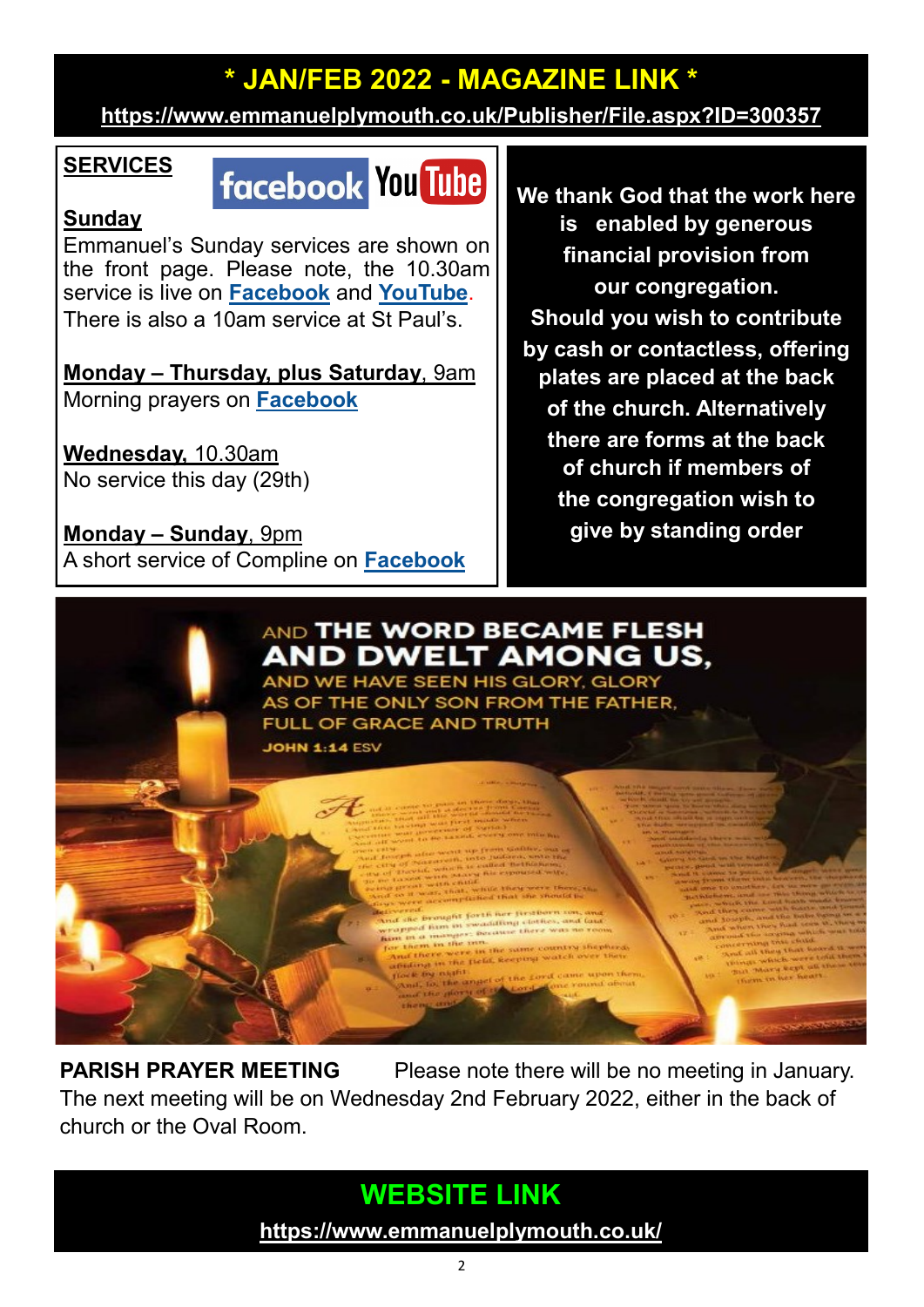### **YOU TUBE SUNDAY SERVICE STREAMING LINK**

**<https://www.youtube.com/channel/UCqTPdwPeUXD1TIFuG76xLfg>**

#### **THE WHOLE EMMANUEL CATALOGUE**

You need a lawn fertiliser spreader (or an electric drill, or temporary space in a freezer, or a 50m tape measure or ...) but don't have one? Borrowing from a friend saves an unnecessary purchase, saves resource worldwide, saves space in our garages and gives a chum the satisfaction of helping out.

Now you can use the power of the World Wide Web to make this happen easily – just join the Whole Emmanuel Catalogue WhatsApp group via this link - **[https://](https://chat.whatsapp.com/EsX5zmY5NT574UB3V5pSVB) [chat.whatsapp.com/EsX5zmY5NT574UB3V5pSVB](https://chat.whatsapp.com/EsX5zmY5NT574UB3V5pSVB)** or by pointing your smartphone camera at the QR code. Then just post your request, and if someone can help, they probably will!

Cement mixer anyone?

For more information, see **[Simon Springett](mailto:simonspringett@yahoo.com)**

#### **THE BEREAVEMENT JOURNEY**

Commencing mid January 2022, a series of six sessions will be offered, looking at the Bereavement Journey. Whilst we would like to run the course face to face, in the light of Omicron, it may prove necessary to move it online, using Zoom. The sessions are designed to help people work through their grief and are suitable for anyone who has lost someone close to them at any time. The format for the first five sessions will be two short films produced by Holy Trinity Church Brompton, followed by a time of discussion, wherein you can say as little or as much as you feel comfortable with. The final sixth session is optional and will cover faith questions in bereavement from a Christian perspective.

If you, or someone you know, would like to know more, please contact **[Kathryn](mailto:kmcguinness59@gmail.com)  [McGuinness](mailto:kmcguinness59@gmail.com)** or refer to the church's website where a link to a short promotional film can be found.

#### **CAN YOU HELP?**

After Christmas I am going to tidy up and throw away/recycle any of the flower vases and other sundries (jars, candles, etc) that have been collecting dust for a very long time but are hardly ever or never used.If there's anyone in church who knows anything about their history I would appreciate knowing it. Many thanks! **[Carol Springett](mailto:carolspringett54@gmail.com)**

3